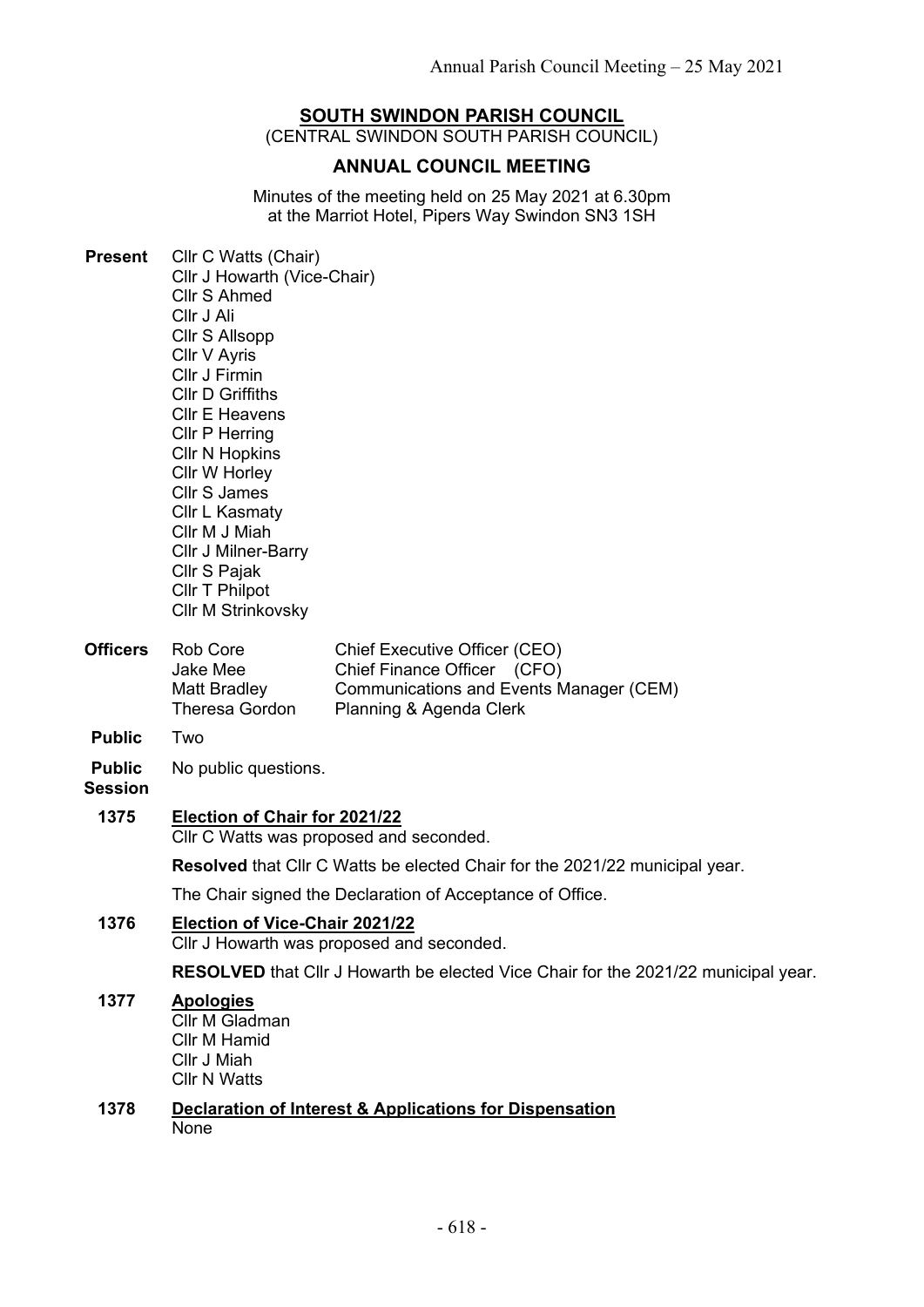## **1379 Chairs Report**

From the day of its inception 4 years ago the operation of South Swindon Parish Council has thrown up many extreme challenges that the staff, officers and councillors have routinely met head-on with resourcefulness, ingenuity, dedication, and energy that has ensured this council continues to be progressive, efficient, and relevant for our Parishioners.

It is therefore no surprise that when presented with the immense challenges of the Pandemic our Parish stepped up and faced this head on. Despite sometimes conflicting guidance and constantly changing positions our officers and staff were able to navigate, indeed lead the way, through the Pandemic, understanding the importance in the services and assets that we provide to help our Parishioners in this time. Open spaces such as our formal gardens, Shaftesbury Lake and GWR Park took on a vital role in the community as a place to walk, exercise and breathe in the most restrictive time of lockdown. Whilst initially we were under pressure to close the formal parks, I am content that we made the right decisions at the right times in order to positively contribute to the health and well-being of the residents in the Parish.

The Parish hand-over of Broadgreen Community Centre as a covid test centre was a crucial decision in the height of the pandemic. In an area of Swindon that was disproportionately affected by transmission due to social, economic, domestic, and working conditions. Such eventuality had previously been planned through the work of the emergency response working party, chaired by Cllr James, in conjunction with Swindon Borough Council.

I would like to thank the councillors who visited care homes throughout the Parish and delivered thank you cards and hampers for staff that were on the front line battling the devastating and heart breaking effects of covid. The parcels were put together by our Parish staff who also contacted all care homes to make arrangements for their delivery.

I would also like to thank our staff who took on emergency duties throughout the worst period of the pandemic contributing to the collective effort ensuring that the most vulnerable and isolated in our community were not left wanting.

The Parish has now completed its fourth year of operation. We all know that in 2017 the Parish, and indeed many other Parishes, were not born out of a need or desire by local people but were a vehicle, a back door even, for the Borough Council to raise council tax beyond the Government cap and offload £3m of services directly to the residents of Swindon to help ease a stressed Borough budget.

Whilst most in this room, and indeed most residents opposed this strategy, the Borough forged ahead driven by mounting fiscal necessity to balance the books. It is testament to most in this room that we understood that once the order to create the Parish was signed we had a responsibility to put opposition behind us and work for the greater good. And over the last 4 years this is exactly what we have done.

To some of those outside the Parish looking in, the success has been an unexpected and unintended, although in most quarters welcomed, consequence.

It seems strange to look back to a time when, as one of the largest Parishes in the country, we were allocated just one part time clerk by the Borough Council and employed one parttime member of staff, located in a small corner of the old Town Hall. The Parish Council now has 40 staff and officers directly employed.

This rapid growth has been managed magnificently by our officers whilst we transitioned from primarily building the organisation to becoming a service focused Parish, a transition that I believe is now complete.

Throughout this process we strived to improve on what had been transferred to the Parish. As I have stressed before, a Parish council exists for the purpose of enhancing services provided by the primary authority. Not to have done so would have put into question the reason for the existence of a Parish.

So, what has the Parish achieved in a relatively short period:

Where playgrounds were tired, unimagined, poorly maintained and underinvested we have regenerated and redesigned, increasing play value and inclusivity whilst creating quality communal space for children and adults alike. Whilst it has been a challenge throughout the pandemic to deliver playground refurbishment at a pace previously seen, we have managed to complete refurbishments of the Play Areas at Westcott Rec, Cambria Bridge and East Wichel with the latter including a stone circle and the installation of an educational Tiny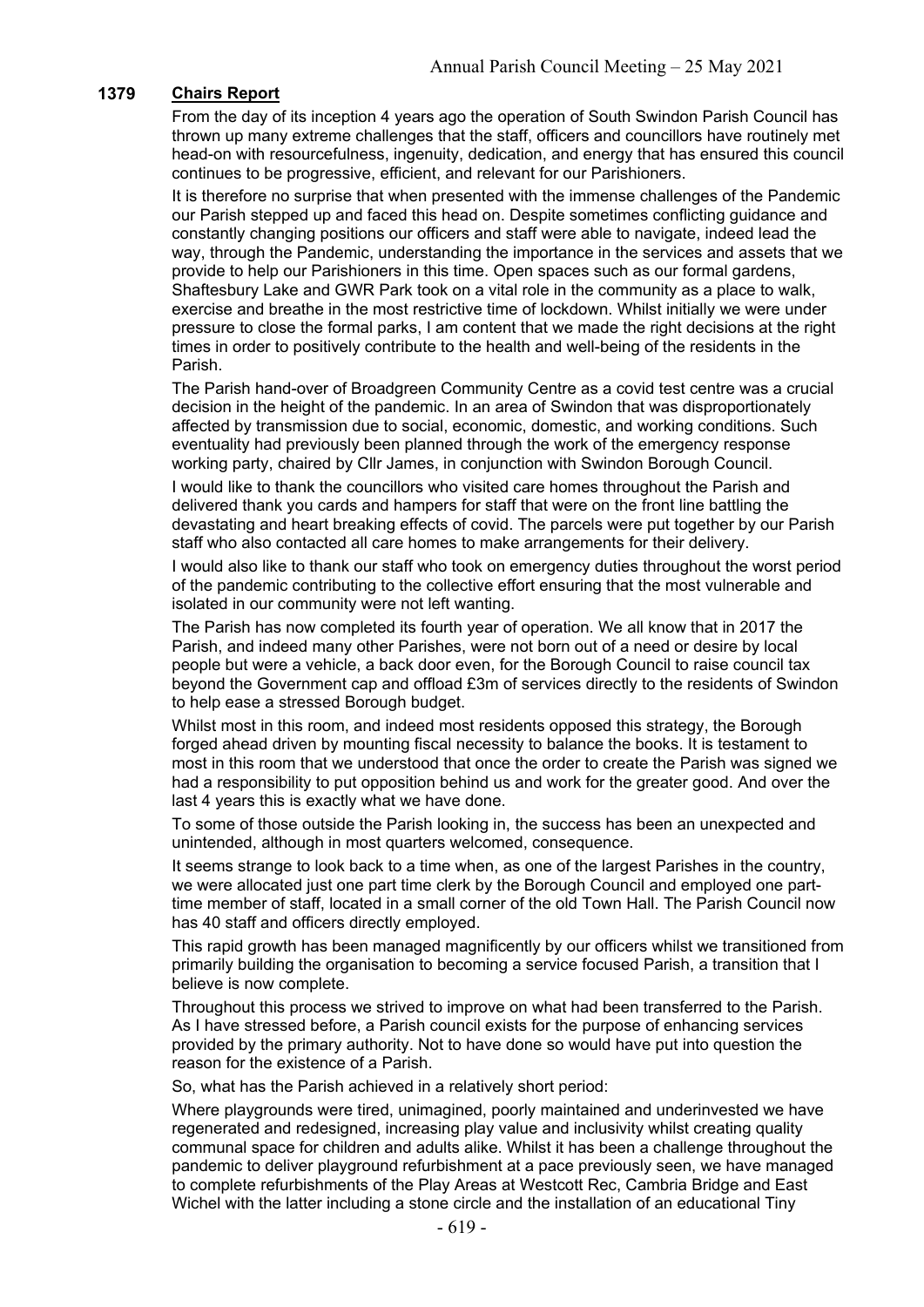Forest in conjunction with BMW Mini.

Our work is not finished.

Where allotment fences were broken, tracks rutted and potholed and plots unused, we have worked with the allotment holders to rebuild and improve. We now have a waiting list for plots and are able to supply an excellent service to allotment holders at one of the lowest prices in Swindon.

Our work is not finished.

Where libraries were to be closed in Park South and Old Town by the Borough Council, we sought appropriate funding and took control where necessary ensuring we had library provision for all Parishioners. We understand that well-run libraries giving universal access to literature and computer access and providing a communal space to combat isolation is crucial in any community. Throughout the Pandemic, our Library staff continued to engage through social media and providing story trails for children in our parks. It is this dedication that has seen footfall in Old Town Library nearly triple pre-pandemic.

Our work is not finished.

By size, and I would argue by our achievements, we are considered a Super Parish. We have not been afraid to extend our portfolio beyond that of a Parish Council with an extended portfolio that takes in the formal gardens of Queens Park and Town Gardens. Again, years of underinvestment had left these vital assets of our town in a sorry state. In 2019 we finally secured the leases for these parks and were able to start the regeneration work. In the Town Gardens we have saved the 120-year-old listed gates from dereliction, a project two years in the making. The Town Gardens are a vital part of the town's history and refurbishment of the gates crucial to securing a small part of our heritage when the town is at risk of losing other key heritage assets. The additional investment has given our Parks staff more freedom to express their expertise with stunning floral results. We have installed a VJ Day memorial in Queens Park, concluded restoration works on the listed and much loved Town Gardens cafe, completed reclamation works on the PC Webb memorial sundial and the Sassoon VE Day memorial stone. The Parish Gardeners have been unwavering throughout the pandemic and their work and dedication has been a tonic for so many in such trying times.

We will soon be announcing exciting projects and events for Town Gardens and Queens Park.

Our bloom working party has been unstoppable during the pandemic. Great progress has been made of the 5 mile green corridor, although frustrated by adverse weather conditions. The community garden projects and the first stage of the wild flowering of several areas of the parish have been a success and we look forward to improving on our South West Britain in Bloom silver award this summer. I would particularly like to thank Cllr Kasmaty for her tireless enthusiasm brought to these projects and look forward to the results that should be realised over the summer.

Last year the parish engaged a youth worker. We should take a moment to reflect on the effect of the pandemic on younger members of our parish, whether this is losing a loved one, disruption to education or the effects of isolation. Our youth worker has been proactive in approaching schools in our Parish and offering assistance and guidance to those most affected by these extraordinary circumstances and many schools have reached out for assistance. I would like to thank the youth worker for her dedication and Cllr Griffiths for chairing the working party that has pushed for this vital provision.

During the pandemic, our officers completed the complex task of concluding the TUPE transfer of streets and grounds maintenance staff from the Borough whilst ensuring that we had facilities, equipment, and vehicles to secure continuity of service. Indeed, services have been improved. This was completed in November 2020 and we have already seen the considerable benefits of being able to directly employ staff. We now have a flexibility that has allowed us to deliver on such projects as the pocket garden in Swindon Road, the re-wilding of areas from Shaftesbury Avenue to Pipers Way and the progress on the Parish 5 Mile Green Corridor. By having direct access to deploy our personnel we have increased litter picking routes and are able to maintain a three-week grass cutting rota. I would like to thank the streets and grounds staff for all their hard work, dedication and going the extra mile to get us through the pandemic.

So, the coming year: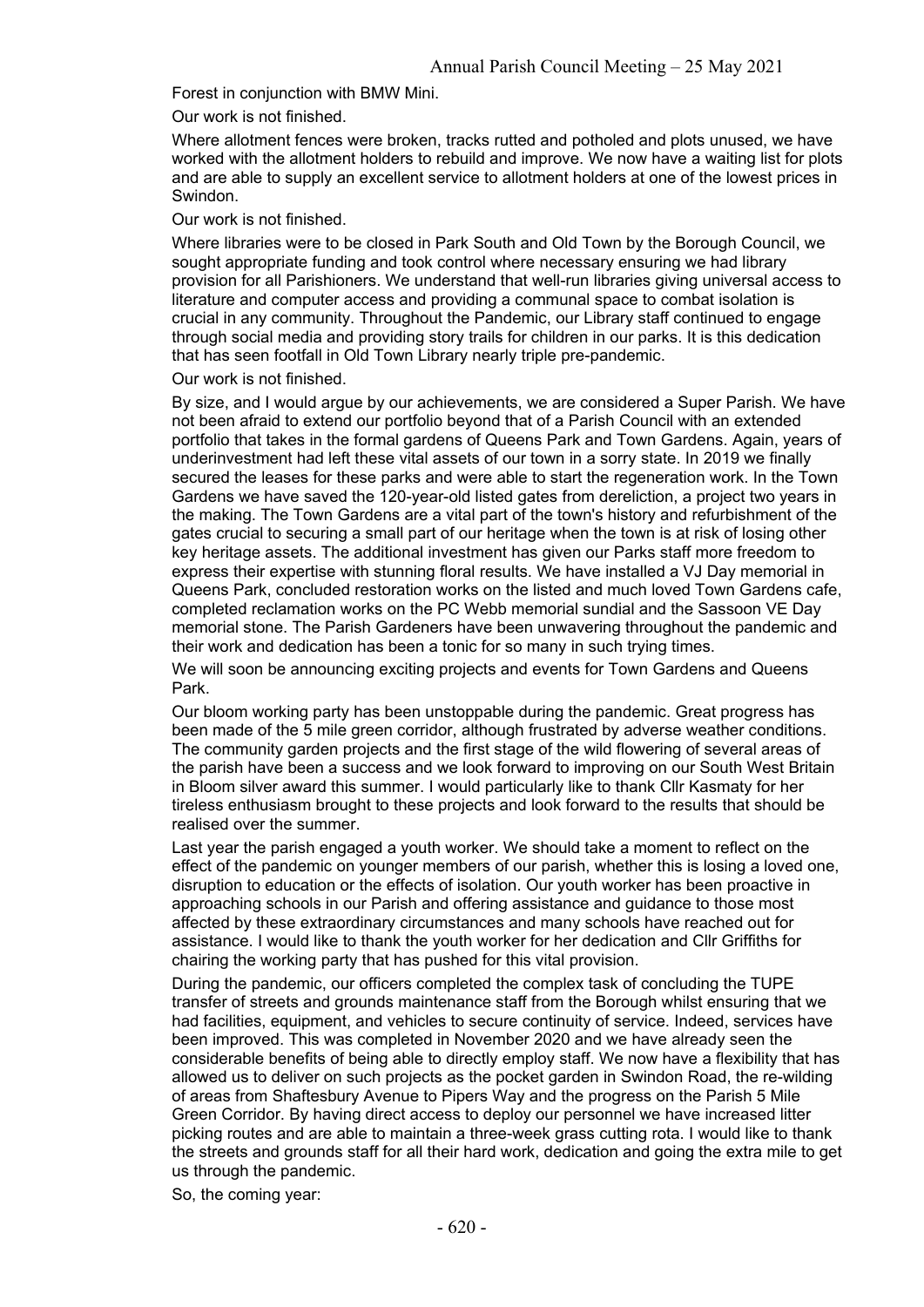I mentioned earlier exciting projects at the Town Gardens and Queens Park. Parish Councillors agreed to trigger work to refurbish the historic Town Gardens Bowl and Queens Park Hothouse. Despite some initial teething problems, we now have a Project Brief in place to take to market and ensure we are getting best value for what will be huge regeneration projects for Swindon.

As we come out of Lockdown, hopefully for the last time we will be reinstating services that were very popular prior to Covid- notably Broadgreen Community Centre and our two libraries. We stand ready to fully reopening them back even better than before.

Work improving our 3 historic parks will continue. We have been working with the Heritage Action Zone on ways we can restore some of the historic features of GWR Park. We hope our cooperation with them proves fruitful.

In the Town Gardens I mentioned work we have already done and our plans to refurbish the Bowl. We will continue to support the gardeners with their aspirations to further improve the flower beds and will build on the refurbishment work we have already completed in the park. Of course, our new tenants at the Town Gardens have only recent started their lease and feedback so far has been overwhelmingly positive. I believe as they become more established the service in the café will get even better.

In Queens Park, Parish Councillors have already agreed to significant improvements to the gates, boundary wall and steps. In the next month we will be seeking to tackle the street drinking in the park, working with the Police and Swindon Borough Council to establish a PSPO banning the consumption of alcohol in the park. And we will be adding more features to the park.

There will be more Parish Events. Councillors have already agreed to an innovative mobile photography exhibition in all 3 of our Parish parks. We are soon to be announcing more events in the Town Gardens Bowl and another massive event in one of our parks. More will come to light in the next few weeks.

Finally, many other projects that we have started will reach completion over the next year. These include tree planting, another Tiny Forest, our nature trail, rewilding, and more youth events.

So, 2021/22 will be another exciting year for the Parish Council. I am sure all Parish Councillors will be excited to see how it plays out.

## **1380 Minutes of Full Council Meeting – 27 April 2021**

**RESOLVED** that the minutes of the Full Council meeting held on 27 April 2021 be approved as a true record.

## **1381 Payment Schedules 1 & 2 – March 2021**

The CFO submitted the Payment Schedules for March 2021, a copy of which appears as Appendix A in the Minute Book.

**RESOLVED** that Payment Schedule 1 for March 2021 totalling £31,736.58 and Payment Schedule 2 for March 2021 totalling £142,221.73 be approved.

#### **1382 Payment Schedules 1 & 2 – April 2021**

The CFO submitted the Payment Schedules for April 2021, a copy of which appears as Appendix B in the Minute Book.

**RESOLVED** that the Payment Schedule 1 for April 2021 totalling £33,284.29 and Payment Schedule 2 for April 2021 totalling £191,683.69 be approved.

#### **1383 Accounts – March 2021**

The CFO submitted the accounts for the period to March 2021 a copy of which appears as Appendix C in the Minute Book.

**RESOLVED** that the March 2021 Accounts be approved.

## **1384 Accounts – April 2021**

The CFO said that the accounts were not available in time for the current meeting but would be brought to the next suitable meeting.

**RESOLVED** that the accounts for April 2021 be deferred to the next suitable meeting.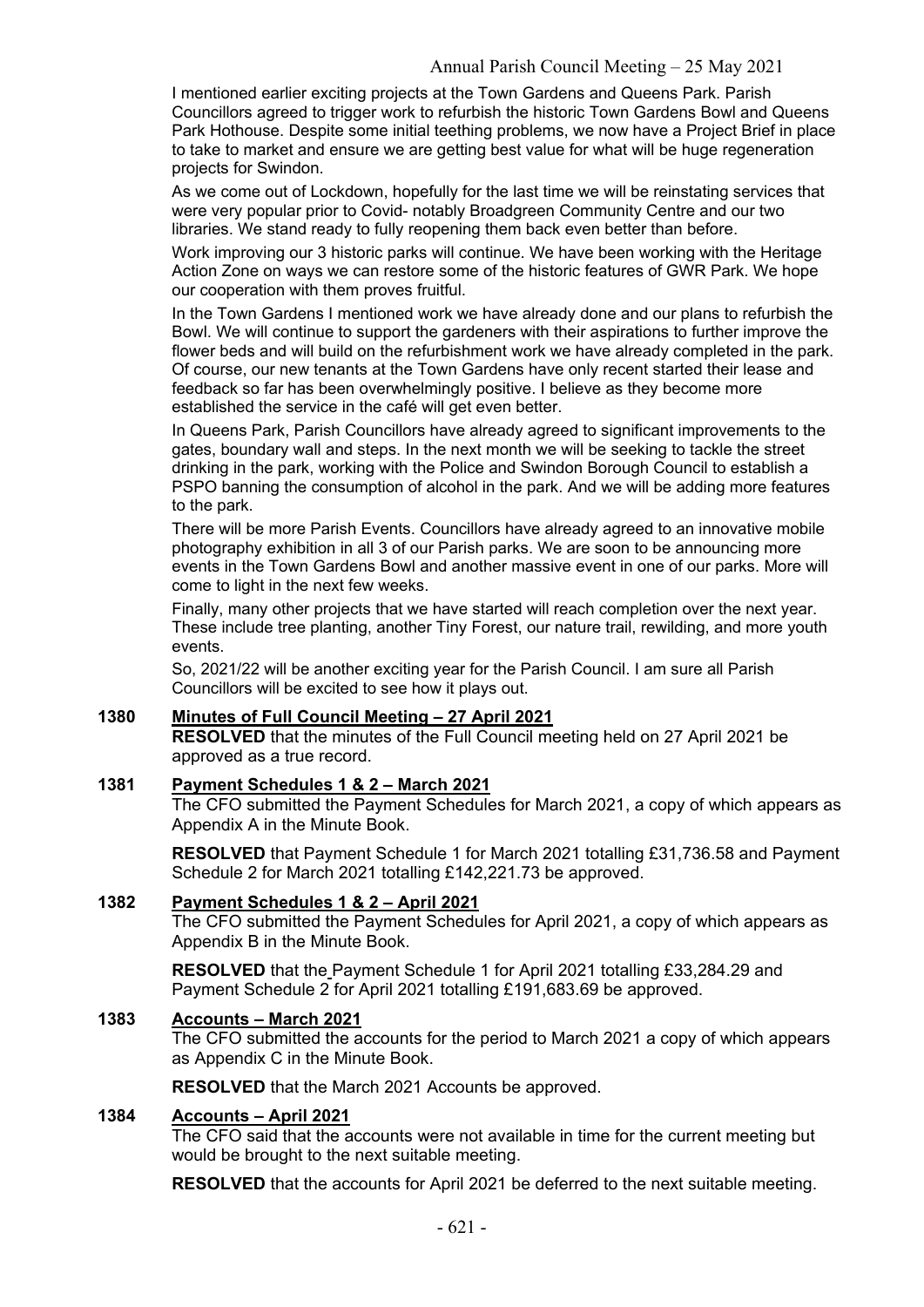## **1385 Planning Applications delegated to the Chair & Vice-Chair**

The Chair submitted a report containing the delegated responses of the Chair and Vice Chair, a copy of which appears as Appendix D in the Minute Book.

**RESOLVED** that the Chair & Vice Chair decisions be approved.

#### **1386 Planning Decisions**

The Chief Finance Officer submitted for information a report containing the decisions made by Swindon Borough Council to be noted, a copy of which appears as Appendix E in the Minute Book.

#### **NOTED**

## **1387 Broome Manor Extension Allotments**

The Chief Finance Officer submitted a report regarding track improvement at the Broome Manor site, a copy of which appears as Appendix F in the Minute Book.

The CFO said that nearly all allotment sites had been improved as part of an improvement plan and that the report was as tabled.

#### **Broome Manor Extension Specification & Quote**

Scrape off existing track & cart arisings off site. Re-set 2 manhole lids.

Supply, lay level & compact average 50m/m depth type 1 roadstone.

#### **Remaining tracks**

Dig out average 150m/m depth type 1 roadstone.

Lay, level & compact 150m/m depth type 1 roadstone.

Labour, plant & materials for the sum of £8,310.00 excluding VAT.

## **Recommendation**

That the submitted price of £8,310.00 excluding VAT be accepted.

**RESOLVED** that the recommendation £8,310.00 excluding VAT be approved.

## **1388 Review of Standing Orders**

The Chief Finance Officer submitted draft Standing Orders to be reviewed, a copy of which appears as Appendix G in the Minute Book.

**RESOLVED** that the Standing Orders be approved and adopted.

## **1389 Review of Financial Regulations**

The Chief Finance Officer submitted a copy of the Financial Regulations to be reviewed, a copy of which appears as Appendix H in the Minute Book.

**RESOLVED** that the current Financial Regulations be approved and adopted.

#### **1390 Election of Chair of Finance & Staffing Committee 2021/22 RESOLVED** that Cllr C Watts be elected Chair of Finance & Staffing Committee for the 2021/22 municipal year.

### **1391 Election of Vice Chair of Finance & Staffing Committee 2021/22 RESOLVED** that Cllr J Howarth be elected Vice Chair of Finance & Staffing Committee for the 2021/22 municipal year.

- **1392 Election of Chair of Leisure, Environment & Amenities Committee 2021/22 RESOLVED** that Cllr N Hopkins be elected Chair of Leisure and Amenities Committee for the 2021/22 municipal year.
- **1393 Election of Vice Chair of Leisure, Environment & Amenities Committee 2021/22 RESOLVED** that Cllr L Kasmaty be elected Vice Chair of Leisure and Amenities Committee for the 2021/22 municipal year.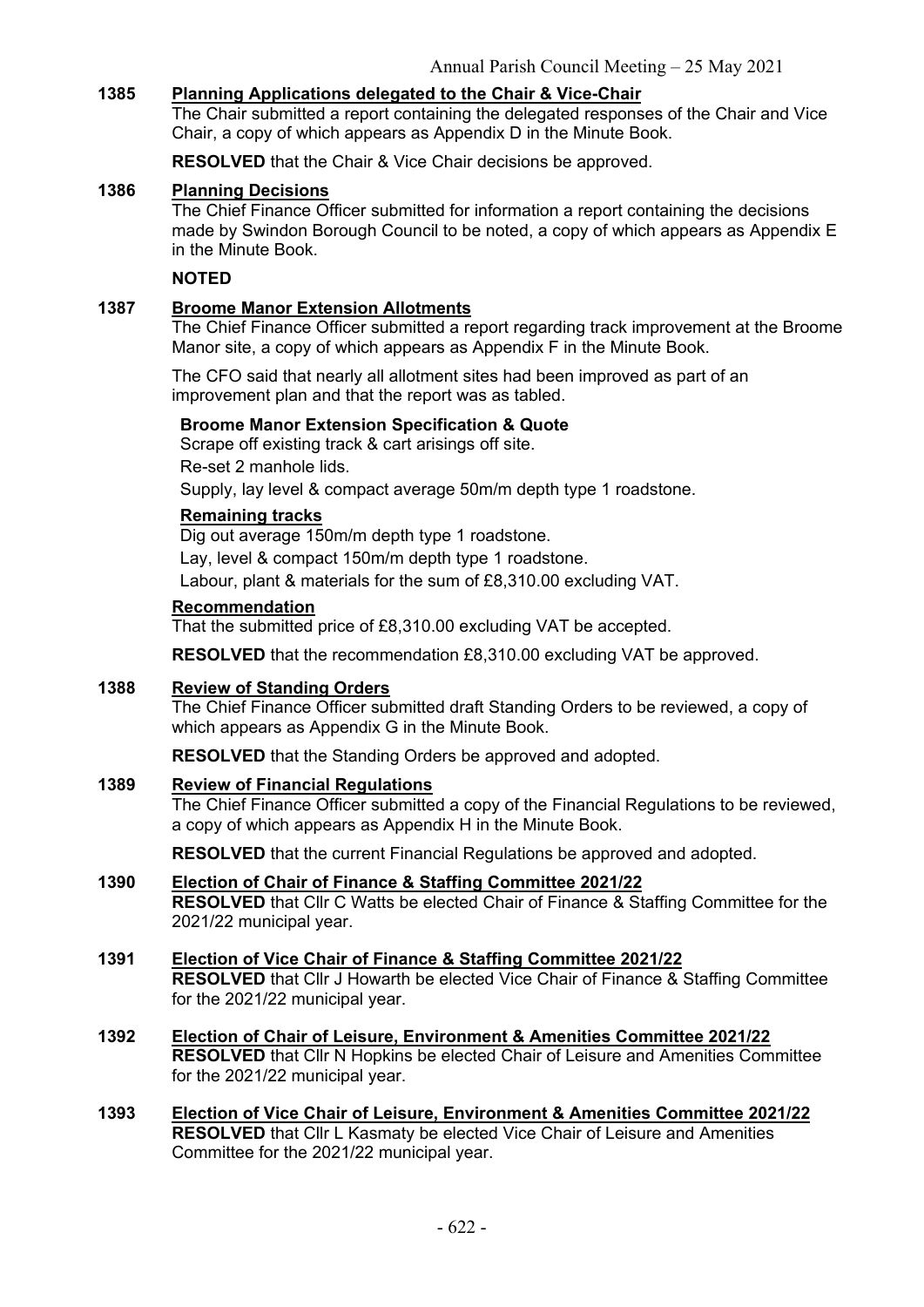## **1394 Election of Chair of Planning Committee 2021/22**

**RESOLVED** that Cllr P Herring be elected Chair of Planning Committee for the 2021/22 municipal year.

#### **1395 Election of Vice Chair of Planning Committee 2021/22**

**RESOLVED** that Cllr J Firmin be elected Vice Chair of Planning Committee for the 2021/22 municipal year.

## **1396 Terms of Reference and Delegation Scheme**

The Chief Finance Officer submitted a copy of the draft Terms of Reference to be reviewed, a copy of which appears as Appendix I in the Minute Book.

Councillor Griffiths Proposed an amendment to increase the Events Working Party to 7 members.

Cllr T Philpot joined the meeting during this item.

**RESOLVED** that the Terms of Reference and Delegation Scheme with amendment be adopted.

## **1397 Appointment of Working Parties**

**RESOLVED** to approve the appointment Working Parties a copy of which appears as Appendix J in the Minute Book.

#### **1398 Membership of Other Bodies**

The Chief Financial Officer submitted a list of Membership of Other Bodies a copy of which appears as Appendix K in the Minute Book.

**RESOLVED** to approve the list of Membership of Other Bodies.

## **1399 Representatives on Outside Bodies**

The Chief Finance Officer gave a verbal report regarding Councillor's representation on Outside bodies.

Cllrs C Watts and D Griffiths agreed to continue their membership of the Swindon Area Committee (SAC).

**RESOLVED** Councillors Watts and Griffiths Membership of Outside Bodies be approved.

#### **1400 Appointment of Internal Auditor**

The Chief Financial Officer submitted a report for review and appointment of Internal auditor for 2021/22, a copy of which appears as Appendix L in the Minute Book.

The CFO said that the report with recommendation was as tabled and that the next internal audit for 2020/21 would be brought to the next appropriate meeting.

#### **Recommendation**

That the Council re-appoint Auditing Solutions Ltd. as per 2.4 of the report.

**RESOLVED** that re-appointment of Auditing Solutions Ltd be approved.

## **1401 Review of Property and Assets**

The Chief Financial Officer submitted a report regarding the review of Property and Assets, a copy of which appears as Appendix M in the Minute Book

**RESOLVED** that the Review of Property and Assets be approved.

## **1402 Review of Insurance**

The Chief Financial Officer submitted a report regarding Insurance, a copy of which appears as Appendix N in the Minute Book.

**RESOLVED** that the Review of Insurance be approved.

#### **1403 Review of Risk Assessment**

The Chief Financial Officer submitted a copy of the 2021 Review of Risk Assessment, a copy of which appears as Appendix O in the Minute Book.

**RESOLVED** that the Review of Risk Assessment be approved.